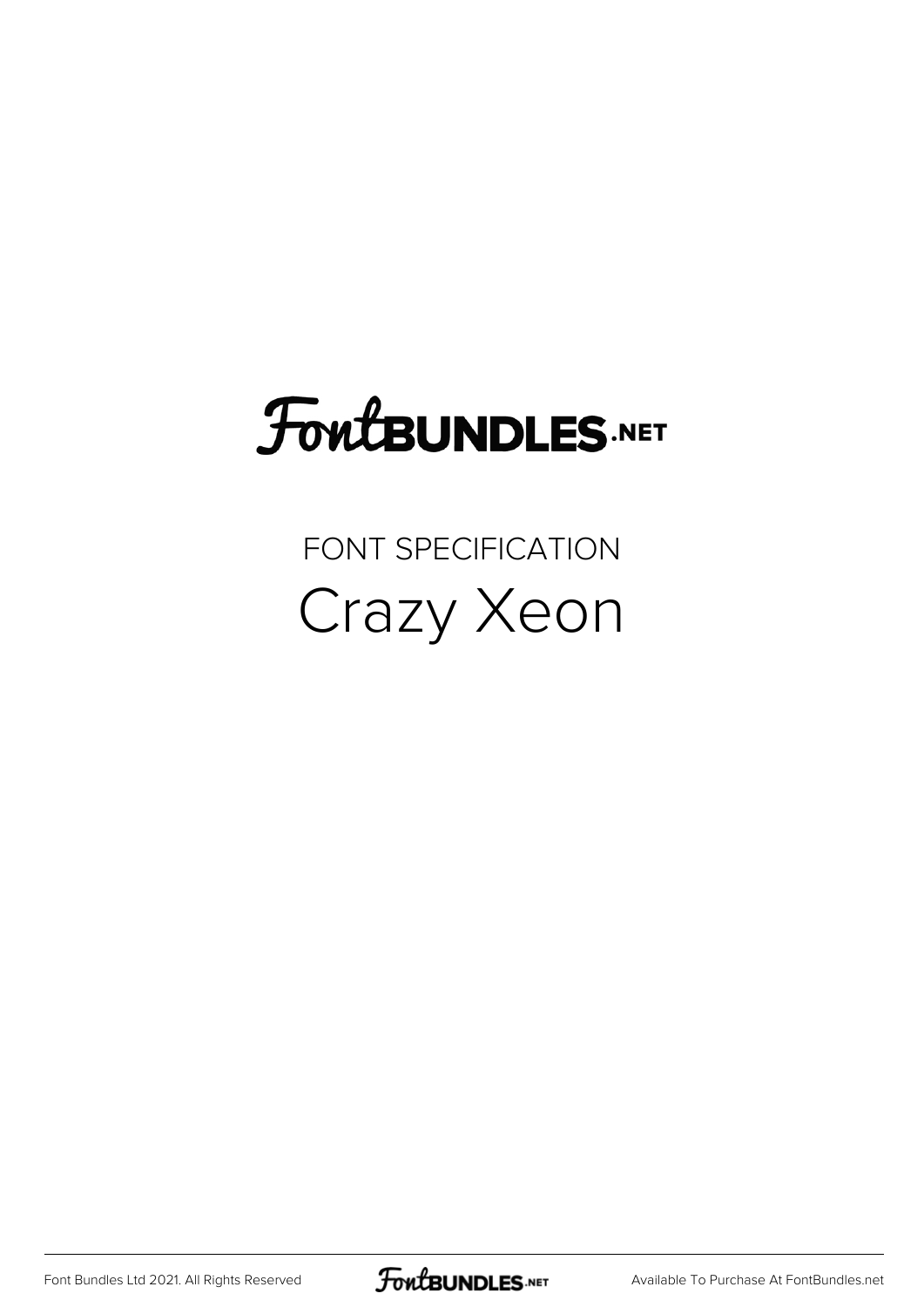## Crazy Xeon - Regular

**Uppercase Characters** 

ABCDEFGHIJKIMNOPQRS TUVWX4Z

Lowercase Characters

abedefghijklmnoparstuvwx

42

**Numbers** 

0123456789

Punctuation and Symbols

 $1"$  # \$  $2$  & ' ( ) \* + .  $\langle$  = > ? [ | ] ' \_ { | } | ¢ f  $\overline{\phantom{a}}$  $f \circ f$ fi 99  $\bullet$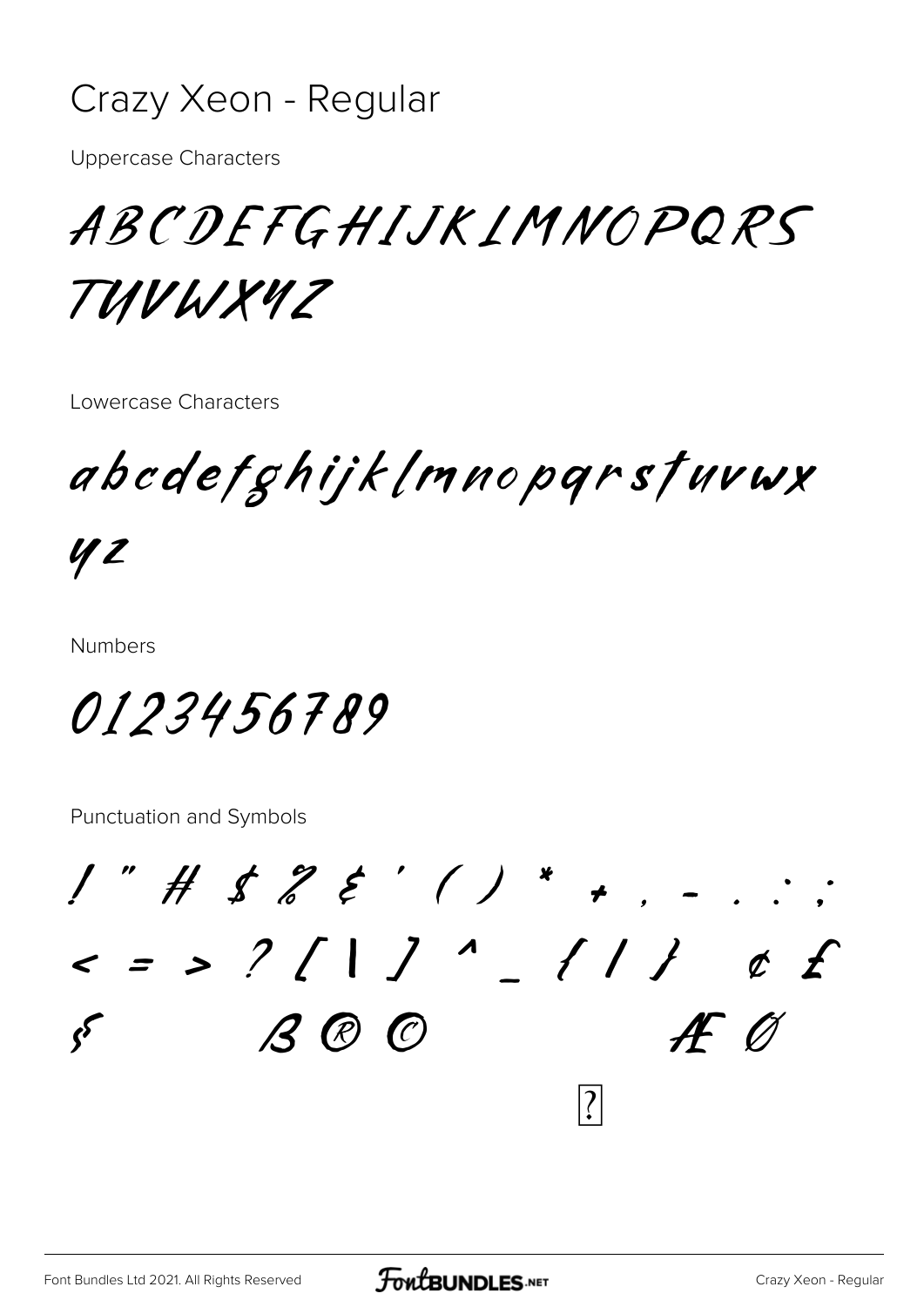$\%$ 

All Other Glyphs

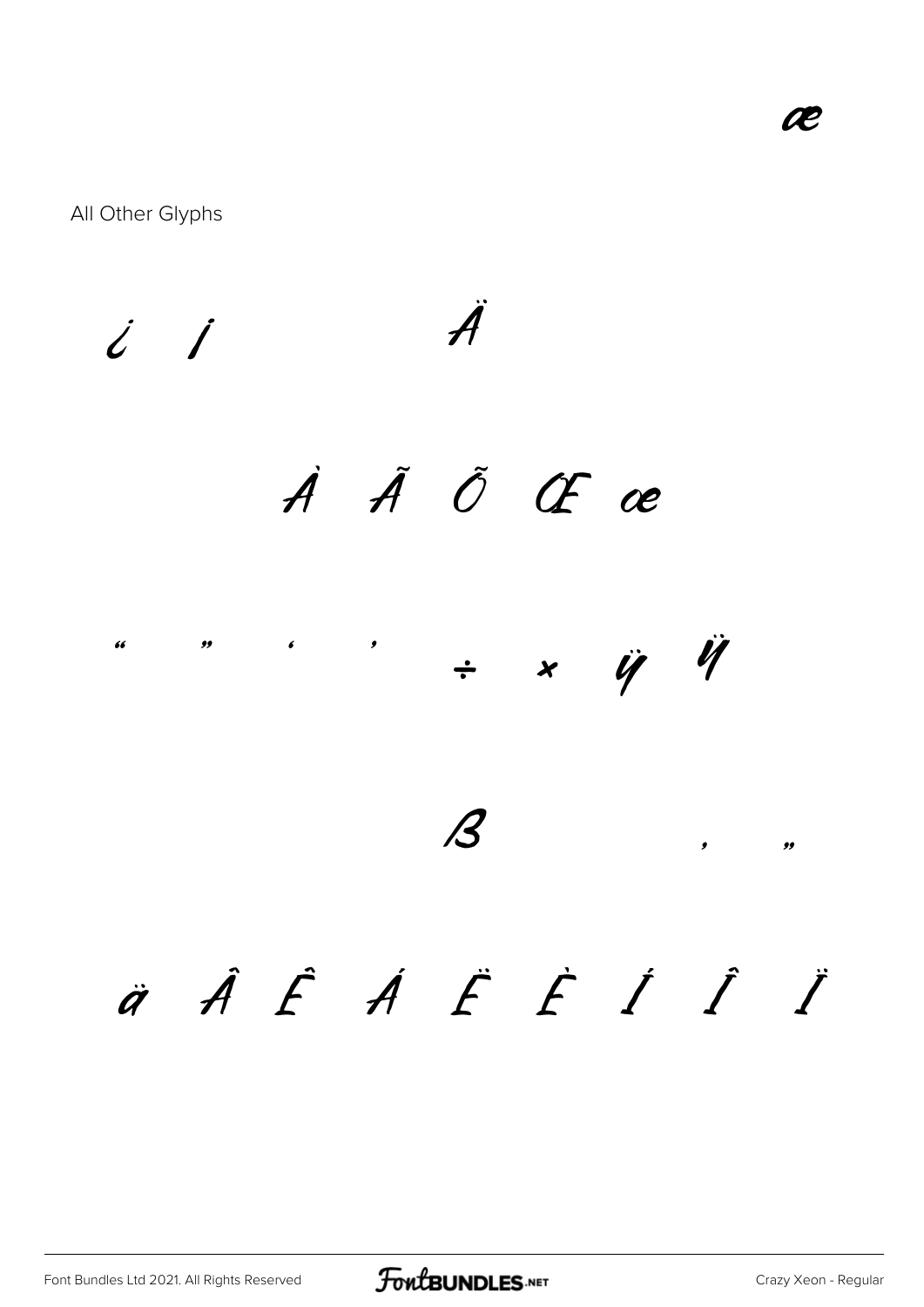